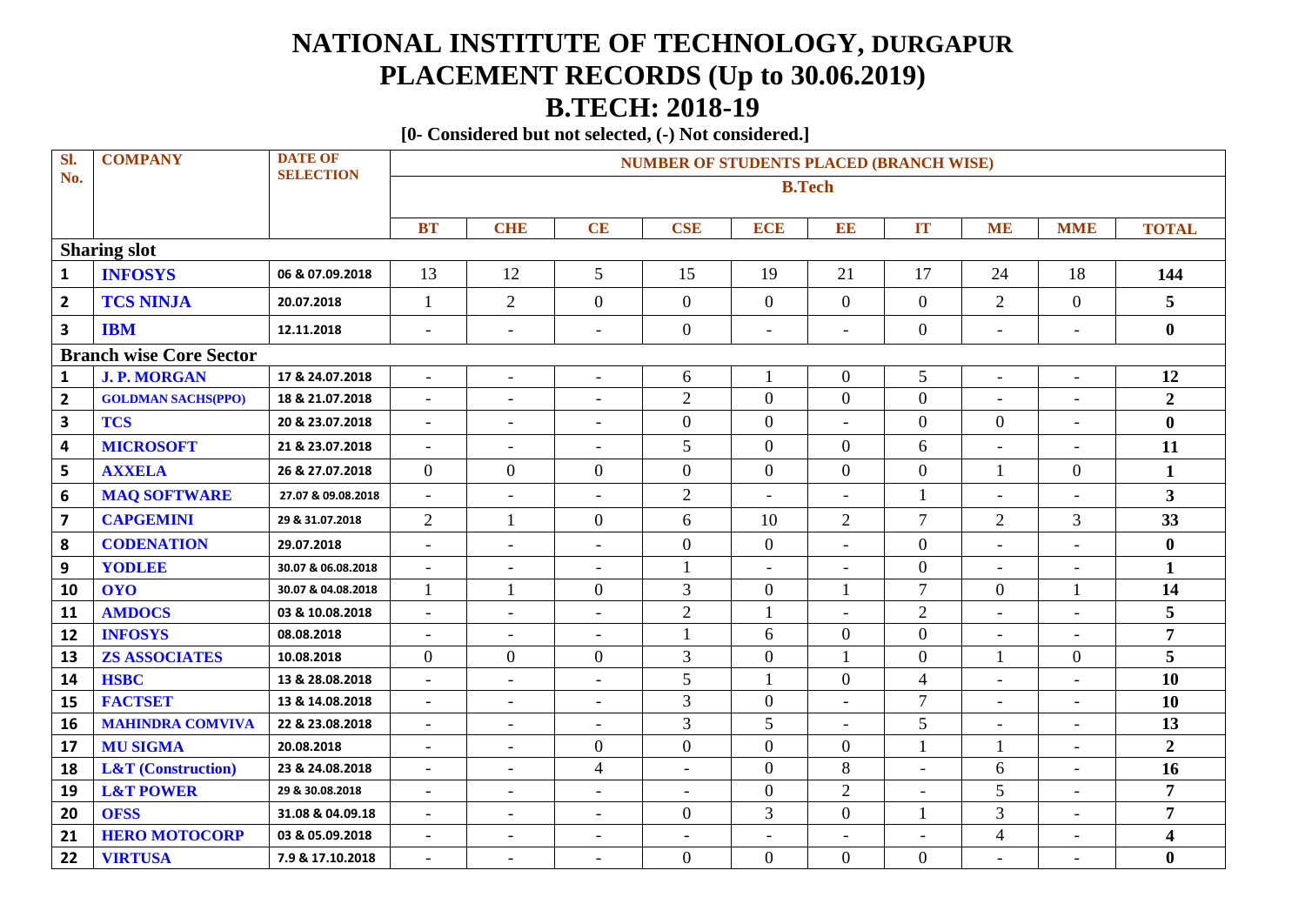| Sl. | <b>COMPANY</b>               | <b>DATE OF</b>   | <b>NUMBER OF STUDENTS PLACED (BRANCH WISE)</b> |                          |                          |                          |                          |                          |                          |                          |                          |                         |  |  |
|-----|------------------------------|------------------|------------------------------------------------|--------------------------|--------------------------|--------------------------|--------------------------|--------------------------|--------------------------|--------------------------|--------------------------|-------------------------|--|--|
| No. |                              | <b>SELECTION</b> | <b>B.Tech</b>                                  |                          |                          |                          |                          |                          |                          |                          |                          |                         |  |  |
|     |                              |                  |                                                |                          |                          |                          |                          |                          |                          |                          |                          |                         |  |  |
|     |                              |                  | <b>BT</b>                                      | <b>CHE</b>               | CE                       | <b>CSE</b>               | <b>ECE</b>               | EE                       | <b>IT</b>                | <b>ME</b>                | <b>MME</b>               | <b>TOTAL</b>            |  |  |
| 23  | <b>GREY-B</b>                | 10 & 11.09.2018  |                                                | $\blacksquare$           | $\overline{\phantom{a}}$ | $\mathbf{1}$             | $\overline{4}$           | $\boldsymbol{0}$         | $\overline{0}$           | $\boldsymbol{0}$         |                          | 7                       |  |  |
| 24  | <b>WIPRO</b>                 | 12 & 13.09.2018  | 3                                              | $\blacksquare$           | $\overline{2}$           | $\overline{7}$           | 5                        | $\overline{2}$           | 10                       | $\mathbf{1}$             | $\overline{\phantom{a}}$ | 30                      |  |  |
| 25  | <b>PWC</b>                   | 19 & 20.09.2018  | $\overline{\phantom{a}}$                       | $\overline{\phantom{a}}$ | $\overline{\phantom{a}}$ | $\mathbf{1}$             | $\overline{2}$           | $\mathbf{1}$             |                          | 1                        | $\overline{\phantom{a}}$ | 6                       |  |  |
| 26  | <b>AXIS BANK</b>             | 21 & 22.09.2018  | $\overline{0}$                                 | $\overline{0}$           | $\overline{0}$           | $\overline{2}$           | $\boldsymbol{0}$         | $\mathbf{1}$             | $\mathbf{1}$             | $\overline{0}$           | 1                        | 5                       |  |  |
| 27  | <b>RELIANCE JIO 1</b>        | 24.9 & 3.10.2018 | $\overline{\phantom{a}}$                       | $\blacksquare$           | $\overline{\phantom{a}}$ | $\mathbf{2}$             | $\overline{2}$           | $\overline{0}$           | $\overline{2}$           | $\blacksquare$           | $\overline{\phantom{a}}$ | 6                       |  |  |
| 28  | <b>M.N. DASTUR</b>           | 26 & 29.09.2018  | $\overline{\phantom{a}}$                       | $\overline{0}$           |                          | $\overline{\phantom{a}}$ |                          | $\overline{\phantom{a}}$ | $\overline{a}$           | $\boldsymbol{0}$         | 1                        | $\boldsymbol{2}$        |  |  |
| 29  | <b>EQ TECHNOLOGIC</b>        | 27 & 28.09.2018  | $\overline{\phantom{a}}$                       | $\overline{\phantom{a}}$ | $\overline{\phantom{a}}$ | $\overline{0}$           | $\overline{\phantom{0}}$ | $\overline{\phantom{a}}$ | $\Omega$                 | $\overline{\phantom{a}}$ | $\overline{\phantom{a}}$ | $\bf{0}$                |  |  |
| 30  | <b>KPIT</b>                  | 02 & 04.10.2018  | $\overline{\phantom{a}}$                       | $\overline{\phantom{a}}$ | $\overline{\phantom{a}}$ | $\overline{\phantom{m}}$ | 15                       | 9                        | $\overline{a}$           | $\overline{\phantom{a}}$ | $\overline{\phantom{0}}$ | 24                      |  |  |
| 31  | <b>VALUED EPISTEMICS</b>     | 16 & 17.10.2018  | $\overline{0}$                                 | $\overline{0}$           | $\overline{0}$           | $\mathbf{0}$             | $\boldsymbol{0}$         | $\overline{0}$           | $\mathbf{1}$             |                          | $\theta$                 | $\overline{2}$          |  |  |
| 32  | <b>NOVARTIS</b>              | 07 & 24.10.2018  | $\overline{0}$                                 | $\mathbf{2}$             | $\overline{0}$           | $\boldsymbol{0}$         | $\boldsymbol{0}$         | $\boldsymbol{0}$         | $\mathbf{1}$             | 1                        | 1                        | 5                       |  |  |
| 33  | <b>SAINT GOBAIN</b>          | 09.10.2018       | $\overline{\phantom{a}}$                       | $\boldsymbol{0}$         | $\overline{0}$           | $\overline{\phantom{a}}$ | $\overline{\phantom{a}}$ | $\overline{\phantom{a}}$ | $\overline{a}$           | $\boldsymbol{0}$         | $\overline{\phantom{a}}$ | $\bf{0}$                |  |  |
| 34  | <b>ASHOK LEYLAND</b>         | 10.10.2018       | $\overline{\phantom{a}}$                       | $\overline{a}$           | $\overline{\phantom{a}}$ | $\mathbf{0}$             | $\boldsymbol{0}$         | 1                        | $\overline{a}$           | 4                        | $\overline{a}$           | 5                       |  |  |
| 35  | <b>RELIANCE INDUSTRIES</b>   | 11.11.2018       | $\overline{\phantom{a}}$                       | $\overline{7}$           | $\overline{\phantom{a}}$ | $\boldsymbol{0}$         |                          | $\overline{\phantom{a}}$ |                          | 3                        | $\mathbf{2}$             | 14                      |  |  |
| 36  | <b>ADOBE</b>                 | 11.11.2018       | $\overline{\phantom{a}}$                       | $\overline{\phantom{a}}$ | $\overline{\phantom{a}}$ | $\boldsymbol{0}$         | $\overline{0}$           | $\boldsymbol{0}$         | $\overline{0}$           | $\overline{\phantom{a}}$ | $\overline{\phantom{a}}$ | $\bf{0}$                |  |  |
| 37  | <b>TATA MOTORS</b>           | 12 & 13.10.2018  | $\overline{\phantom{a}}$                       | $\overline{\phantom{a}}$ | $\overline{\phantom{a}}$ | $\overline{\phantom{a}}$ |                          | $\overline{2}$           | $\overline{a}$           | 5                        | $\overline{\phantom{0}}$ | $\overline{7}$          |  |  |
| 38  | <b>TEJAS NETWORK</b>         | 26.10.2018       | $\overline{\phantom{a}}$                       | $\overline{\phantom{a}}$ | $\overline{\phantom{a}}$ | $\overline{0}$           | $\overline{0}$           | $\overline{\phantom{a}}$ | $\overline{\phantom{a}}$ | $\overline{\phantom{a}}$ | $\overline{\phantom{a}}$ | $\boldsymbol{0}$        |  |  |
| 39  | <b>RELIANCE JIO 2</b>        | 27.10.2018       | $\blacksquare$                                 | $\blacksquare$           | $\overline{\phantom{a}}$ | $\boldsymbol{0}$         | $\overline{2}$           | $\overline{\phantom{a}}$ | 1                        | $\overline{\phantom{a}}$ | $\blacksquare$           | $\overline{\mathbf{3}}$ |  |  |
| 40  | <b>VEDANTA</b>               | 29 & 31.10.2018  | $\overline{\phantom{a}}$                       | 3                        |                          | $\boldsymbol{0}$         | $\overline{\phantom{a}}$ | 3                        | $\overline{0}$           | $\overline{4}$           | $\overline{4}$           | 15                      |  |  |
| 41  | <b>THERMAX (PPO)</b>         | 01.11.2018       | $\overline{\phantom{a}}$                       | $\blacksquare$           |                          | $\overline{\phantom{a}}$ | $\overline{a}$           | $\overline{\phantom{a}}$ | $\equiv$                 | $\overline{0}$           | $\overline{\phantom{a}}$ | $\mathbf{1}$            |  |  |
| 42  | <b>TATA METALIKS (PPO)</b>   |                  | $\overline{\phantom{a}}$                       | $\overline{\phantom{a}}$ | $\overline{\phantom{a}}$ | $\overline{a}$           |                          | $\mathbf{1}$             |                          | $\overline{0}$           | L,                       | $\mathbf{1}$            |  |  |
| 43  | <b>CESC (PPO)</b>            | $\blacksquare$   | $\overline{\phantom{a}}$                       | $\overline{\phantom{a}}$ | $\overline{\phantom{a}}$ | -1                       | $\overline{\phantom{a}}$ | $\overline{\mathcal{A}}$ | $\overline{\phantom{a}}$ |                          | $\overline{\phantom{a}}$ | 6                       |  |  |
| 44  | <b>AMAZON (PPO)</b>          |                  | $\blacksquare$                                 | $\blacksquare$           | $\blacksquare$           | $\mathbf{1}$             | $\mathbf{0}$             | $\blacksquare$           | 1                        | $\overline{\phantom{a}}$ | $\blacksquare$           | $\boldsymbol{2}$        |  |  |
| 45  | <b>AAKASH INSTITUTE</b>      | 10.11.2018       | $\overline{0}$                                 | $\overline{0}$           |                          | $\boldsymbol{0}$         | $\boldsymbol{0}$         | $\mathbf{0}$             | $\overline{0}$           | $\overline{0}$           | $\boldsymbol{0}$         | $\mathbf{1}$            |  |  |
| 46  | <b>ABZOOBA</b>               | 12.11.2018       | $\overline{\phantom{a}}$                       | $\blacksquare$           | $\overline{\phantom{a}}$ | $\overline{2}$           | $\overline{0}$           | $\boldsymbol{0}$         | 3                        | $\overline{\phantom{a}}$ | $\overline{a}$           | 5                       |  |  |
| 47  | <b>PCBL</b>                  | 13.11.2018       | $\overline{\phantom{a}}$                       | $\overline{\phantom{a}}$ | $\overline{\phantom{a}}$ | $\overline{\phantom{a}}$ |                          | $\overline{2}$           |                          |                          | $\overline{\phantom{a}}$ | $\mathbf{3}$            |  |  |
| 48  | <b>VODAFONE</b>              | 02 & 09.12.2018  | $\overline{\phantom{a}}$                       | $\overline{\phantom{a}}$ | $\overline{\phantom{a}}$ | $\overline{0}$           | $\overline{0}$           | $\overline{\phantom{a}}$ | $\boldsymbol{0}$         | $\overline{\phantom{a}}$ | $\overline{\phantom{a}}$ | $\boldsymbol{0}$        |  |  |
| 49  | <b>COGNIZANT</b>             | 04.12.2018       | $\blacksquare$                                 | $\blacksquare$           | $\blacksquare$           | $\mathbf{1}$             | $\overline{0}$           | $\overline{0}$           | $\overline{0}$           | $\boldsymbol{0}$         | $\blacksquare$           | $\mathbf{1}$            |  |  |
| 50  | <b>ELEGANTSHIP</b>           | 07.12.2018       | $\overline{\phantom{a}}$                       | $\sim$                   | $\sim$                   | $\overline{\phantom{a}}$ | $\overline{\phantom{a}}$ | $\sim$                   | $\overline{\phantom{a}}$ | 9                        | $-$                      | $\boldsymbol{9}$        |  |  |
| 51  | <b>HALDIA PETROCHEMICALS</b> | 10.12.2018       | $\overline{\phantom{a}}$                       | $\overline{2}$           | $ \,$                    | $\overline{\phantom{a}}$ | $\overline{\phantom{a}}$ | $\overline{\phantom{a}}$ | $\overline{\phantom{a}}$ | $\mathbf{1}$             | $\overline{\phantom{0}}$ | $\mathbf{3}$            |  |  |
| 52  | <b>SAMSUNG R&amp;D</b>       | 10 & 11.12.2018  | $\overline{\phantom{a}}$                       | $\overline{\phantom{a}}$ | $\overline{\phantom{a}}$ | $\mathbf{1}$             | $\mathbf{1}$             | $\overline{\phantom{a}}$ | $\overline{0}$           | $\overline{\phantom{a}}$ | $\overline{\phantom{a}}$ | $\overline{2}$          |  |  |
| 53  | <b>RAO IIT</b>               | 11.12.2018       | $\overline{0}$                                 | $\overline{0}$           | $\overline{0}$           | $\overline{0}$           | $\overline{0}$           | $\overline{0}$           | $\overline{0}$           | $\overline{0}$           | $\overline{0}$           | $\mathbf{0}$            |  |  |
| 54  | <b>TCE</b>                   | 14 & 15.12.2018  | $\overline{\phantom{a}}$                       | 3                        | $\overline{2}$           | $\overline{\phantom{a}}$ | $\overline{\phantom{a}}$ | 3                        | $\overline{\phantom{a}}$ | $\overline{4}$           | $\overline{\phantom{a}}$ | 12                      |  |  |
| 55  | <b>CONDUENT</b>              | 17.12.2018       | $\overline{\phantom{a}}$                       | $-$                      | $\sim$                   | $\mathbf{1}$             | $\mathfrak{Z}$           | $\overline{\phantom{a}}$ | $\overline{0}$           | $\overline{\phantom{a}}$ | $\overline{\phantom{a}}$ | $\overline{\mathbf{4}}$ |  |  |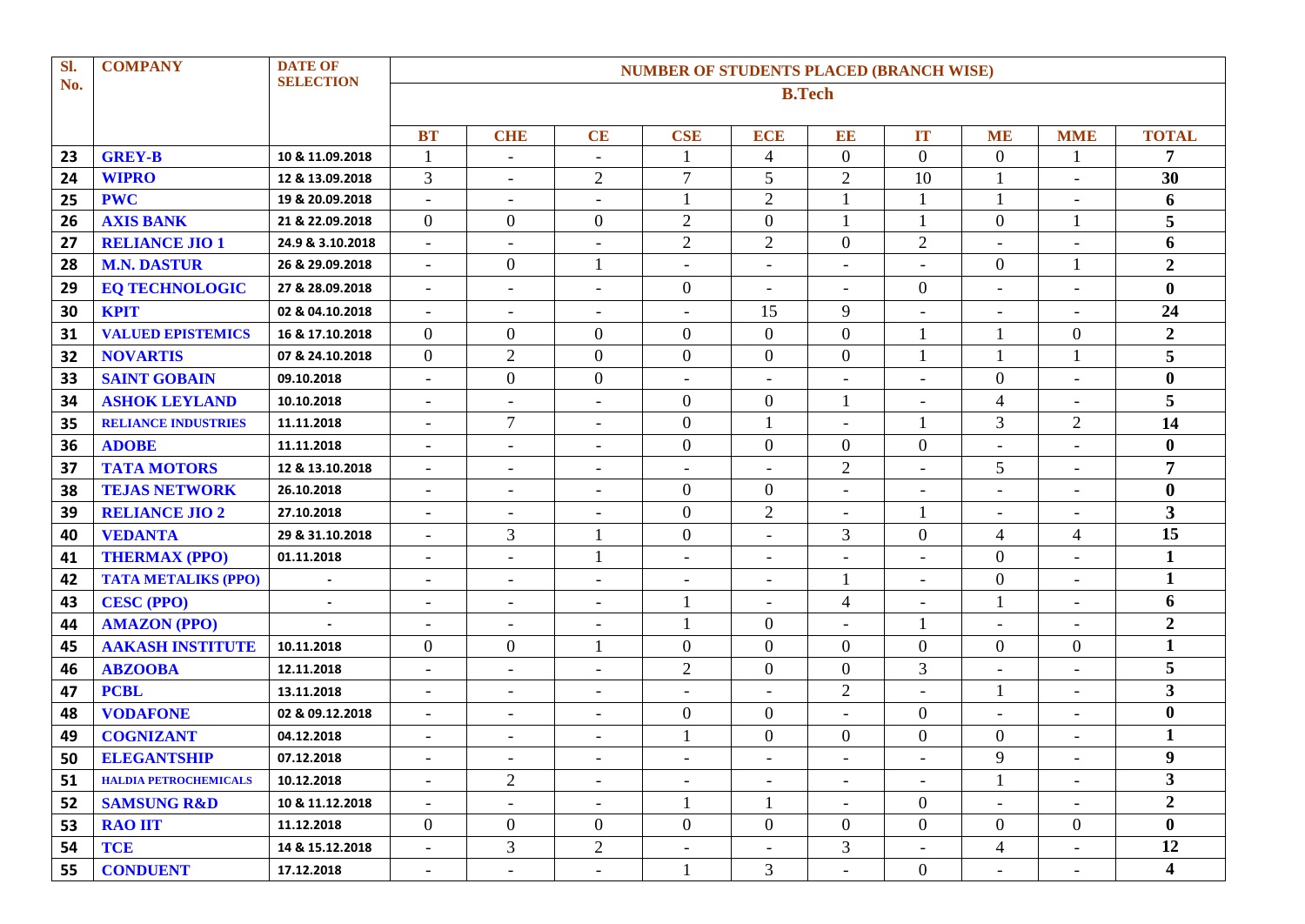| SI. | <b>COMPANY</b>               | <b>DATE OF</b>   | <b>NUMBER OF STUDENTS PLACED (BRANCH WISE)</b> |                          |                          |                          |                          |                          |                          |                          |                          |                         |  |
|-----|------------------------------|------------------|------------------------------------------------|--------------------------|--------------------------|--------------------------|--------------------------|--------------------------|--------------------------|--------------------------|--------------------------|-------------------------|--|
| No. |                              | <b>SELECTION</b> | <b>B.Tech</b>                                  |                          |                          |                          |                          |                          |                          |                          |                          |                         |  |
|     |                              |                  | <b>BT</b>                                      | <b>CHIE</b>              | CE                       | <b>CSE</b>               | <b>ECE</b>               | EE                       | IT                       | <b>ME</b>                | <b>MME</b>               | <b>TOTAL</b>            |  |
| 56  | <b>SASKEN</b>                | 18 & 19.12.2018  | $\blacksquare$                                 | $\overline{a}$           | $\blacksquare$           | 1                        | $\boldsymbol{0}$         | $\overline{\phantom{a}}$ | $\mathbf{1}$             | $\blacksquare$           | L,                       | $\boldsymbol{2}$        |  |
| 57  | <b>INTELLECT DESIGN</b>      | 18 & 19.12.2018  | $\blacksquare$                                 | $\overline{\phantom{a}}$ | $\overline{\phantom{a}}$ | $\boldsymbol{0}$         | $\boldsymbol{0}$         | $\overline{\phantom{a}}$ | $\overline{0}$           | $\blacksquare$           | $\blacksquare$           | $\bf{0}$                |  |
| 58  | Mahindra & Mahindra          | 19.12.2018       | $\overline{\phantom{a}}$                       | $\qquad \qquad -$        | $\overline{\phantom{a}}$ | $\overline{\phantom{0}}$ | $\boldsymbol{0}$         | 1                        |                          | $\boldsymbol{0}$         | $\overline{\phantom{0}}$ | $\mathbf{1}$            |  |
| 59  | <b>AVANTI LEARNING</b>       | 21.12.2018       | $\overline{0}$                                 | $\mathbf{0}$             | $\overline{0}$           | $\boldsymbol{0}$         | $\mathbf{0}$             | $\mathbf{0}$             | $\overline{0}$           | $\overline{0}$           | $\overline{0}$           | $\bf{0}$                |  |
| 60  | <b>TATA TINPLATE</b>         | 04.01.2019       | $\blacksquare$                                 | $\overline{\phantom{a}}$ | $\overline{\phantom{a}}$ | $\overline{\phantom{a}}$ | $\mathbf{0}$             | $\mathbf{2}$             |                          | $\overline{2}$           | $\overline{3}$           | 7                       |  |
| 61  | <b>ERICSSON</b>              | 04.01.2019       | $\overline{\phantom{a}}$                       | $\overline{\phantom{a}}$ | $\overline{\phantom{a}}$ | $\mathfrak{2}$           | $\overline{a}$           | $\overline{\phantom{a}}$ |                          | $\overline{\phantom{a}}$ |                          | $\overline{\mathbf{3}}$ |  |
| 62  | <b>JSL</b>                   | 07.01.2019       | $\overline{\phantom{a}}$                       | $\overline{\phantom{a}}$ | $\overline{\phantom{a}}$ | $\boldsymbol{0}$         | $\overline{\phantom{0}}$ | 1                        | $\overline{a}$           | 1                        | 1                        | $\overline{\mathbf{3}}$ |  |
| 63  | <b>ADITYA BIRLA</b>          | 07.01.2019       | $\overline{\phantom{a}}$                       | 5                        | $\overline{\phantom{a}}$ | $\overline{\phantom{a}}$ | $\blacksquare$           | 6                        | $\overline{\phantom{a}}$ | 9                        | 6                        | 26                      |  |
| 64  | <b>AVANTI FELLOWS</b>        | 09 & 10.01.2019  |                                                | $\overline{0}$           | $\overline{0}$           | $\boldsymbol{0}$         | $\mathbf{0}$             | $\boldsymbol{0}$         | $\boldsymbol{0}$         | $\overline{0}$           | $\mathbf{0}$             | $\mathbf{1}$            |  |
| 65  | <b>RAAM GROUP</b>            | 15.01.2019       | $\overline{\phantom{a}}$                       | $\overline{\phantom{a}}$ | $\sim$                   | $\overline{\phantom{a}}$ | $\overline{\phantom{a}}$ | $\overline{\phantom{a}}$ | $\overline{a}$           | $\overline{0}$           | $\overline{\phantom{a}}$ | $\bf{0}$                |  |
| 66  | <b>GENPACT</b>               | 16.01.2019       | $\overline{\phantom{a}}$                       | $\overline{\phantom{a}}$ | $\overline{\phantom{a}}$ | $\overline{2}$           | $\mathbf{0}$             | $\mathbf{0}$             | $\overline{2}$           | $\overline{\phantom{a}}$ | $-$                      | $\overline{\mathbf{4}}$ |  |
| 67  | <b>UBER</b>                  | 19 & 29.01.2019  |                                                | $\overline{\phantom{a}}$ | $\overline{\phantom{a}}$ | $\overline{\phantom{a}}$ |                          | $\overline{\phantom{a}}$ | $\overline{a}$           | $\overline{\phantom{a}}$ | 1                        | $\boldsymbol{2}$        |  |
| 68  | <b>DXC TECHNOLOGY</b>        | 21.01.2019       | $\overline{\phantom{a}}$                       | $\overline{\phantom{a}}$ | $\overline{\phantom{a}}$ | 1                        |                          | $\overline{\phantom{a}}$ | $\boldsymbol{0}$         | $\overline{\phantom{a}}$ | $\overline{\phantom{a}}$ | $\overline{2}$          |  |
| 69  | <b>AZIM PREMJI</b>           | 22.01.2019       | $\overline{0}$                                 | $\overline{0}$           | $\Omega$                 | $\overline{0}$           | $\overline{0}$           | $\theta$                 | $\overline{0}$           | $\overline{0}$           | $\overline{0}$           | $\bf{0}$                |  |
| 70  | <b>DAIMLER</b>               | 23.01.2019       | $\overline{\phantom{a}}$                       | $\overline{a}$           |                          | $\overline{a}$           |                          | $\overline{\phantom{a}}$ |                          | 1                        | L,                       | 1                       |  |
| 71  | <b>CAPARO</b>                | 24.01.2019       | $\overline{\phantom{a}}$                       | $\overline{\phantom{a}}$ | $\sim$                   | $\overline{\phantom{a}}$ | $\overline{\phantom{a}}$ | $\overline{\phantom{a}}$ | $\overline{\phantom{a}}$ | 3                        | $\overline{\phantom{a}}$ | 3                       |  |
| 72  | <b>JSW STEEL</b>             | 28.01.2019       | $\overline{\phantom{a}}$                       | $\overline{0}$           | $\overline{\phantom{a}}$ | $\overline{\phantom{a}}$ |                          | $\mathbf{0}$             | $\overline{\phantom{a}}$ | 5                        | $\overline{0}$           | 5                       |  |
| 73  | <b>DXCORR</b>                | 04.02.2019       | $\overline{\phantom{a}}$                       | $\overline{\phantom{0}}$ |                          | $\boldsymbol{0}$         | $\boldsymbol{0}$         | $\boldsymbol{0}$         | $\overline{a}$           | $\overline{\phantom{a}}$ | ۰                        | $\bf{0}$                |  |
| 74  | <b>NUVOCO</b>                | 05.02.2019       | $\overline{\phantom{a}}$                       | $\overline{\phantom{a}}$ | $-$                      | $\overline{\phantom{a}}$ | $\overline{\phantom{a}}$ | $\overline{\phantom{a}}$ | $\overline{\phantom{a}}$ | $\overline{2}$           | $\overline{\phantom{a}}$ | $\boldsymbol{2}$        |  |
| 75  | <b>GLOCAL HEALTH</b>         | 08 & 14.02.2019  | $\overline{\phantom{a}}$                       | $\overline{\phantom{a}}$ | $\blacksquare$           | $\overline{0}$           | $\overline{0}$           | $\overline{\phantom{a}}$ | $\overline{0}$           | $\overline{\phantom{a}}$ | $\overline{\phantom{a}}$ | $\bf{0}$                |  |
| 76  | <b>TATA METALIKS</b>         | 07 & 08.02.2019  | $\overline{\phantom{a}}$                       | $\overline{\phantom{0}}$ | $\overline{\phantom{a}}$ | $\blacksquare$           |                          | $\blacksquare$           |                          | $\sim$                   | 1                        | 1                       |  |
| 77  | <b>AARTI INDUSTRIES</b>      | 12.02.2019       | $\overline{\phantom{a}}$                       | $\overline{\phantom{a}}$ | $\overline{\phantom{a}}$ | $\overline{\phantom{a}}$ | $\overline{\phantom{a}}$ | $\overline{2}$           | $\overline{a}$           | $\overline{0}$           | $\overline{\phantom{0}}$ | $\boldsymbol{2}$        |  |
| 78  | <b>SMS INDIA</b>             | 14.02.2019       | $\overline{\phantom{a}}$                       | 1                        | $\overline{0}$           | $\overline{\phantom{a}}$ | $\blacksquare$           | $\mathbf{0}$             | $\overline{\phantom{a}}$ | $\overline{0}$           | $-$                      | $\mathbf{1}$            |  |
| 79  | <b>M-PHASIS</b>              | 15.02.2019       | $\overline{\phantom{a}}$                       | $\blacksquare$           |                          | $\overline{0}$           | $\mathbf{0}$             | $\mathbf{0}$             | $\boldsymbol{0}$         | $\overline{\phantom{a}}$ | $\blacksquare$           | $\bf{0}$                |  |
| 80  | <b>AXIS INSTITUTE</b>        | 16 & 17.02.2019  | $\overline{0}$                                 | $\boldsymbol{0}$         | $\mathbf{0}$             | $\boldsymbol{0}$         | $\mathbf{0}$             | $\boldsymbol{0}$         | $\overline{0}$           | $\overline{0}$           | $\mathbf{0}$             | $\bf{0}$                |  |
| 81  | <b>TATA IQ</b>               | 20 & 23.02.2019  | $\overline{0}$                                 | $\overline{0}$           | $\overline{0}$           | $\boldsymbol{0}$         | $\mathbf{0}$             | $\boldsymbol{0}$         | $\boldsymbol{0}$         | $\overline{0}$           | $\mathbf{0}$             | $\bf{0}$                |  |
| 82  | <b>HMEL</b>                  | 28.02.2019       | $\overline{\phantom{0}}$                       | 6                        |                          | $\overline{a}$           | $\overline{\phantom{a}}$ | $\overline{\phantom{0}}$ | $\overline{a}$           | $\overline{\phantom{a}}$ | $\blacksquare$           | 6                       |  |
| 83  | <b>IOCL</b>                  | 08 & 09.03.2019  | $\overline{\phantom{a}}$                       | $\overline{\phantom{0}}$ | $\overline{2}$           | $\overline{\phantom{a}}$ |                          | $\overline{2}$           | $\qquad \qquad -$        | 4                        | $\overline{\phantom{a}}$ | 8                       |  |
| 84  | <b>C-DOT</b>                 | 08.03.2019       | $\overline{\phantom{a}}$                       | $\overline{\phantom{a}}$ |                          | $\overline{0}$           | $\mathfrak{2}$           |                          |                          | $\overline{\phantom{a}}$ | $-$                      | $\boldsymbol{2}$        |  |
| 85  | <b>IMEG</b>                  | 20.03.2019       | $\overline{\phantom{0}}$                       | $\overline{\phantom{0}}$ | $\overline{\phantom{a}}$ |                          |                          | $\boldsymbol{0}$         |                          | $\sim$                   | $\overline{\phantom{0}}$ | $\bf{0}$                |  |
| 86  | <b>PRADAN</b>                | 25 & 26.03.2019  | 3                                              |                          | $\overline{0}$           | $\boldsymbol{0}$         | $\mathbf{0}$             | 1                        | $\mathbf{0}$             | $\overline{0}$           | $\overline{2}$           | 7                       |  |
| 87  | <b>PIRAMAL FOUNDATION</b>    | 27 & 28.03.2019  | $\overline{4}$                                 | 1                        | $\overline{0}$           | $\boldsymbol{0}$         | $\boldsymbol{0}$         | $\boldsymbol{0}$         | $\overline{0}$           | 1                        | $\overline{0}$           | 6                       |  |
| 88  | <b>mTATVA</b>                | 28.03.2019       | $\overline{\phantom{a}}$                       | $\overline{\phantom{a}}$ | $\overline{\phantom{a}}$ | $\overline{0}$           | $\boldsymbol{0}$         | $\blacksquare$           | $\overline{0}$           | $\overline{\phantom{a}}$ | $-$                      | $\bf{0}$                |  |
| 89  | <b>SIGMOID</b>               | 01.04.2019       | $\overline{0}$                                 | $\overline{0}$           | $\overline{0}$           | $\overline{0}$           | $\boldsymbol{0}$         | $\overline{0}$           | $\overline{0}$           | $\overline{0}$           | $\overline{0}$           | $\bf{0}$                |  |
| 90  | <b>STELLARIX</b>             | 08.04.2019       | $\overline{\phantom{a}}$                       | $\overline{\phantom{a}}$ | $\overline{\phantom{a}}$ | $\overline{\phantom{a}}$ | $\boldsymbol{0}$         | $\overline{\phantom{a}}$ | $\overline{\phantom{a}}$ | $\overline{\phantom{a}}$ | $\overline{\phantom{a}}$ | $\bf{0}$                |  |
| 91  | <b>STERLING &amp; WILSON</b> | 08.04.2019       | $\overline{\phantom{a}}$                       | $\overline{\phantom{a}}$ |                          | $\overline{\phantom{a}}$ |                          | 3                        | $\overline{\phantom{a}}$ | $\overline{2}$           | $-$                      | 6                       |  |